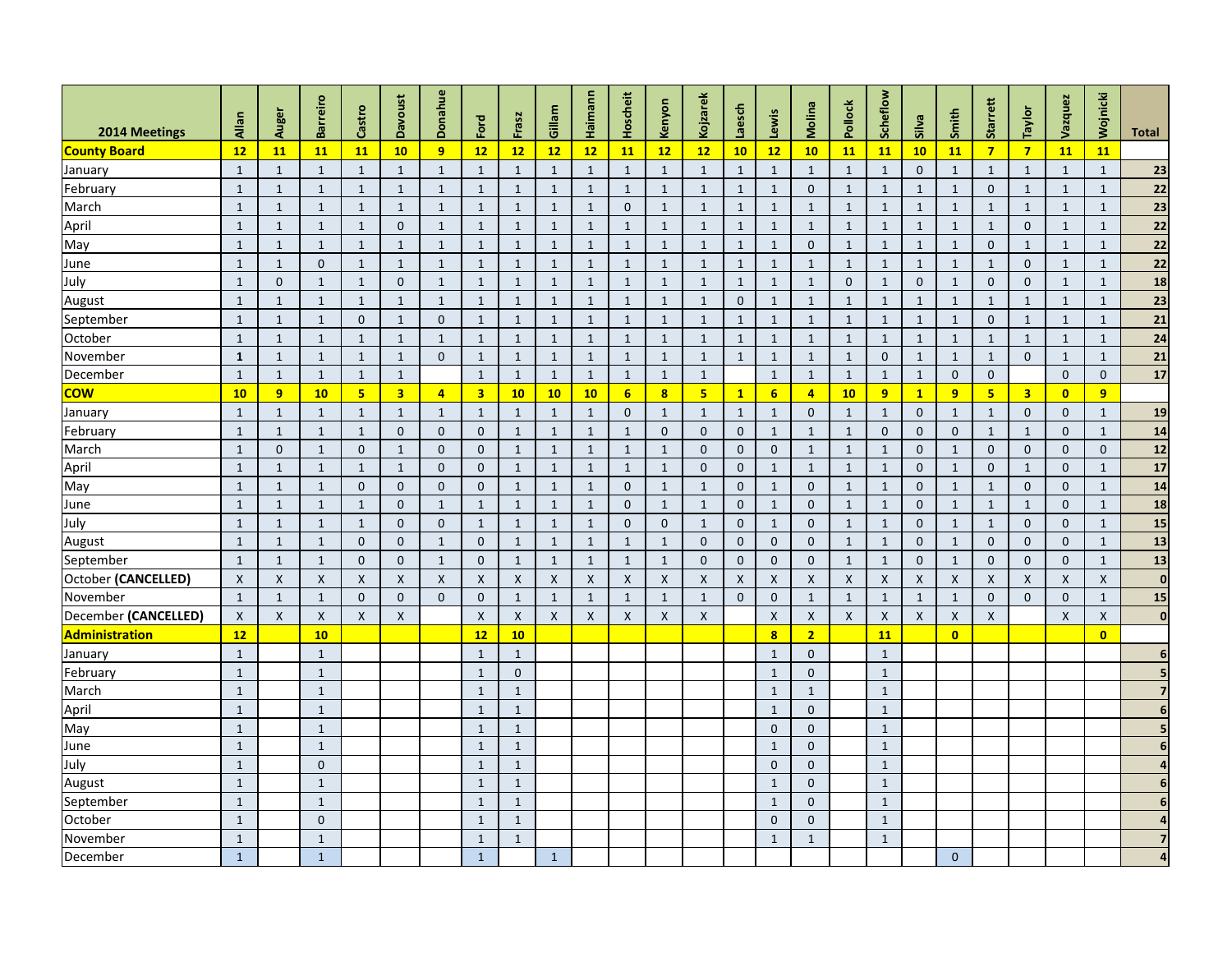| 2014 Meetings              | Allan        | Auger                   | <b>Barreiro</b>  | Castro    | <b>Davoust</b> | <b>Donahue</b>     | Ford | Frasz        | Gillam       | Haimann      | Hoscheit     | Kenyon                  | Kojzarek     | Laesch           | Lewis          | Molina                    | Pollock      | Scheflow                | Silva | Smith        | Starrett | Taylor             | Vazquez                 | Wojnicki       | <b>Total</b>            |
|----------------------------|--------------|-------------------------|------------------|-----------|----------------|--------------------|------|--------------|--------------|--------------|--------------|-------------------------|--------------|------------------|----------------|---------------------------|--------------|-------------------------|-------|--------------|----------|--------------------|-------------------------|----------------|-------------------------|
| <b>Agriculture</b>         |              | $\overline{\mathbf{0}}$ |                  |           | 5 <sub>1</sub> |                    |      |              |              | 10           |              | 9 <sup>°</sup>          |              |                  | 9              | $\overline{\mathbf{0}}$   |              |                         |       | 9            |          | $\mathbf{1}$       | $\overline{\mathbf{0}}$ |                |                         |
| January                    |              |                         |                  |           | $\mathbf{1}$   |                    |      |              |              | $\mathbf{1}$ |              | $\mathbf{1}$            |              |                  | $\mathbf{1}$   |                           |              |                         |       | $\mathbf{1}$ |          | $\overline{0}$     | $\mathbf{0}$            |                |                         |
| February                   |              |                         |                  |           | $\mathbf{1}$   |                    |      |              |              | $\mathbf{1}$ |              | $\mathbf{1}$            |              |                  | $\mathbf{1}$   |                           |              |                         |       | $\mathbf{0}$ |          | $\mathbf{1}$       | $\mathbf{0}$            |                |                         |
| March                      |              |                         |                  |           | $\mathbf 0$    |                    |      |              |              | $\mathbf{1}$ |              | $\mathbf{1}$            |              |                  | $\pmb{0}$      |                           |              |                         |       | $\mathbf{1}$ |          | $\overline{0}$     | $\mathbf{0}$            |                |                         |
| April                      |              |                         |                  |           | $\overline{0}$ |                    |      |              |              | $\mathbf{1}$ |              | $\mathbf{1}$            |              |                  | $\mathbf{1}$   |                           |              |                         |       | $\mathbf{1}$ |          | $\overline{0}$     | $\mathbf{0}$            |                |                         |
| May                        |              |                         |                  |           | $\mathbf{1}$   |                    |      |              |              | $\mathbf{1}$ |              | $\mathbf{1}$            |              |                  | $\mathbf{1}$   |                           |              |                         |       | $\mathbf{1}$ |          | $\overline{0}$     | $\mathbf{0}$            |                |                         |
| June                       |              |                         |                  |           | $\overline{0}$ |                    |      |              |              | $\mathbf{1}$ |              | $\mathbf{1}$            |              |                  | $\mathbf{1}$   |                           |              |                         |       | $\mathbf{1}$ |          | $\overline{0}$     | $\mathbf{0}$            |                |                         |
| July (CANCELLED)           |              |                         |                  |           | $\pmb{\times}$ |                    |      |              |              | $\mathsf X$  |              | $\mathsf{X}$            |              |                  | $\pmb{\times}$ |                           |              |                         |       | $\mathsf{X}$ |          | $\pmb{\mathsf{X}}$ | $\pmb{\mathsf{X}}$      |                | $\bf{0}$                |
| August                     |              |                         |                  |           | $\mathbf{1}$   |                    |      |              |              | $\mathbf{1}$ |              | $\overline{0}$          |              |                  | $\mathbf{1}$   |                           |              |                         |       | $\mathbf{1}$ |          | $\overline{0}$     | $\mathbf{0}$            |                |                         |
| September                  |              |                         |                  |           | $\overline{0}$ |                    |      |              |              | $\mathbf{1}$ |              | $\mathbf{1}$            |              |                  | $\mathbf{1}$   |                           |              |                         |       | $\mathbf{1}$ |          | $\overline{0}$     | $\mathbf{0}$            |                |                         |
| October                    |              |                         |                  |           | $\overline{0}$ |                    |      |              |              | $\mathbf{1}$ |              | $\mathbf{1}$            |              |                  | $\mathbf{1}$   |                           |              |                         |       | $\mathbf{1}$ |          | $\overline{0}$     | $\mathbf 0$             |                |                         |
| November                   |              |                         |                  |           | $\mathbf{1}$   |                    |      |              |              | $\mathbf{1}$ |              | $\mathbf{1}$            |              |                  | $\mathbf{1}$   |                           |              |                         |       | $\mathbf{1}$ |          | $\overline{0}$     | $\mathbf{0}$            |                | 5                       |
| December (CANCELLED)       |              | $\mathsf{X}$            |                  |           |                |                    |      |              |              | $\mathsf{X}$ |              | $\mathsf{X}$            |              |                  | $\mathsf{X}$   | $\boldsymbol{\mathsf{X}}$ |              |                         |       | $\mathsf{X}$ |          |                    | $\mathsf{X}$            |                | 0                       |
| <b>Development</b>         |              |                         | <b>11</b>        |           | $\bullet$      | 11                 |      | 12           | 10           | $\mathbf{1}$ | $\mathbf{1}$ | $\mathbf{1}$            | 12           |                  |                |                           | $\mathbf{1}$ |                         |       | 12           |          | 7 <sup>1</sup>     |                         | $\overline{7}$ |                         |
| January                    |              |                         | $\mathbf{1}$     |           |                | $\mathbf{1}$       |      | $\mathbf{1}$ | $\mathbf{1}$ |              | $\mathbf{0}$ |                         | $1\,$        |                  |                |                           |              |                         |       | $\mathbf{1}$ |          | $1\,$              |                         | $\mathbf{1}$   | 8                       |
| February                   |              |                         | $\mathbf{1}$     |           |                | $\mathbf{1}$       |      | $\mathbf{1}$ | $\mathbf{1}$ |              | $\mathbf{0}$ |                         | $\mathbf{1}$ |                  |                |                           |              |                         |       | $\mathbf{1}$ |          | $\mathbf{1}$       |                         | $\overline{0}$ | $\overline{\mathbf{z}}$ |
| March                      |              |                         | $\mathbf{1}$     |           |                | $\mathbf{1}$       |      | $\mathbf{1}$ | $\mathbf{1}$ |              | $\mathbf{0}$ |                         | $\mathbf{1}$ |                  |                |                           |              |                         |       | $\mathbf{1}$ |          | $\mathbf{1}$       |                         | $\mathbf{1}$   | 8                       |
| April                      |              |                         | $\mathbf{1}$     |           |                | $\mathbf{1}$       |      | $\mathbf{1}$ | $\mathbf{1}$ |              | $\mathbf{0}$ |                         | $\mathbf{1}$ |                  |                |                           |              |                         |       | $\mathbf{1}$ |          | $\mathbf{0}$       |                         | $\mathbf{1}$   | $\overline{7}$          |
| May                        |              |                         | $\mathbf{1}$     |           |                | $\mathbf{1}$       |      | $\mathbf{1}$ | $\mathbf{1}$ |              | $\mathbf{0}$ |                         | $\mathbf{1}$ |                  |                |                           |              |                         |       | $\mathbf{1}$ |          | $\mathbf{0}$       |                         | $\mathbf{1}$   | $\overline{7}$          |
| June                       |              |                         | $\mathbf{1}$     |           |                | $\mathbf{1}$       |      | $\mathbf{1}$ | $\mathbf{1}$ |              | $\mathbf{0}$ |                         | $\mathbf{1}$ |                  |                |                           |              |                         |       | $\mathbf{1}$ |          | $\mathbf{1}$       |                         | $\mathbf{0}$   | $\overline{7}$          |
| July                       |              |                         | $\mathbf{1}$     |           |                | $\mathbf{1}$       |      | $\mathbf{1}$ | $\mathbf{0}$ |              | $\mathbf{0}$ |                         | $\mathbf{1}$ |                  |                |                           |              |                         |       | $\mathbf{1}$ |          | $\overline{0}$     |                         | $\mathbf{1}$   | $6\phantom{1}6$         |
| August                     |              |                         | $\mathbf{1}$     |           |                | $\mathbf{1}$       |      | 1            | $\mathbf{1}$ |              | $\mathbf{0}$ |                         | $\mathbf{1}$ |                  |                |                           |              |                         |       | $\mathbf{1}$ |          | $\mathbf{1}$       |                         | $\overline{0}$ | $\overline{7}$          |
| September                  |              |                         | $\mathbf{1}$     |           |                | $\mathbf{1}$       |      | $\mathbf{1}$ | $\mathbf{1}$ |              | $\mathbf{0}$ |                         | $\mathbf{1}$ |                  |                |                           |              |                         |       | $\mathbf{1}$ |          | $\mathbf{0}$       |                         | $\mathbf 0$    | $6\phantom{1}6$         |
| October                    |              |                         | $\mathbf 0$      |           |                | $\mathbf{1}$       |      | $\mathbf{1}$ | $\mathbf{1}$ |              | $\mathbf{0}$ |                         | $\mathbf{1}$ |                  |                |                           |              |                         |       | $\mathbf{1}$ |          | $\mathbf{1}$       |                         | $\mathbf{1}$   | $\overline{7}$          |
| November                   |              |                         | $\mathbf{1}$     |           |                | $\mathbf{1}$       |      | $\mathbf{1}$ | $\mathbf{1}$ |              | $\mathbf{1}$ |                         | $\mathbf{1}$ |                  |                |                           |              |                         |       | $\mathbf{1}$ |          | $\mathbf{1}$       |                         | $\mathbf{1}$   | 9                       |
| December                   |              |                         | $\mathbf 1$      |           | $\overline{0}$ |                    |      | $\mathbf{1}$ |              | $\mathbf{1}$ |              | $\overline{\mathbf{1}}$ | $\mathbf{1}$ |                  |                |                           | $\mathbf{1}$ |                         |       | $\boxed{1}$  |          |                    |                         |                | $\overline{\mathbf{z}}$ |
| <b>Energy/Evironmental</b> | 11           |                         | $\overline{7}$   | $\bullet$ | 6 <sup>1</sup> | 9 <sup>°</sup>     |      |              |              |              |              | $\mathbf{1}$            | 10           | $6 \overline{6}$ | 6 <sup>1</sup> | $\overline{\mathbf{0}}$   |              | $\overline{\mathbf{0}}$ |       |              |          |                    | $\overline{\mathbf{0}}$ | $\mathbf{1}$   |                         |
| January                    | $\mathbf{1}$ |                         | $1\,$            |           | $\overline{0}$ | $\mathbf{1}$       |      |              |              |              |              |                         | $\mathbf{1}$ | $\mathbf{1}$     | $\mathbf{1}$   |                           |              |                         |       |              |          |                    |                         |                | 6                       |
| February                   | $\mathbf{1}$ |                         | $\mathbf{1}$     |           | $\mathbf{1}$   | $\mathbf{0}$       |      |              |              |              |              |                         | $\mathbf{1}$ | $\overline{0}$   | $\mathbf{1}$   |                           |              |                         |       |              |          |                    |                         |                | 5                       |
| March (CANCELLED)          | $\mathsf X$  |                         | $\pmb{\times}$   |           | $\mathsf{X}$   | $\pmb{\mathsf{X}}$ |      |              |              |              |              |                         | $\mathsf X$  | X                | $\mathsf X$    |                           |              |                         |       |              |          |                    |                         |                | $\bf{0}$                |
| April                      | $\mathbf{1}$ |                         | $\mathbf{1}$     |           | $\overline{0}$ | $\mathbf{1}$       |      |              |              |              |              |                         | $\mathbf{1}$ | $\mathbf{1}$     | $\overline{0}$ |                           |              |                         |       |              |          |                    |                         |                |                         |
| May                        | $\mathbf 1$  |                         | $\mathbf 0$      |           | $\mathbf{1}$   | $\mathbf{1}$       |      |              |              |              |              |                         | $\mathbf{1}$ | $\mathbf{1}$     |                |                           |              |                         |       |              |          |                    |                         |                | $6 \mid$                |
| June                       | $\mathbf{1}$ |                         | $\mathbf 0$      |           | $\mathbf{1}$   | $1\,$              |      |              |              |              |              |                         | $\mathbf{1}$ | $\mathbf{1}$     | $\mathbf{1}$   |                           |              |                         |       |              |          |                    |                         |                | 6                       |
| July                       | $\mathbf{1}$ |                         | $\mathbf{1}$     |           | $\overline{0}$ | $\mathbf{1}$       |      |              |              |              |              |                         | $\mathbf{1}$ | $\mathbf{1}$     | $\overline{0}$ |                           |              |                         |       |              |          |                    |                         |                | 5                       |
| August                     | $\mathbf{1}$ |                         | $\mathbf{1}$     |           | $\mathbf{1}$   | $\mathbf{1}$       |      |              |              |              |              |                         | $\mathbf{1}$ | $\mathbf{0}$     | $\mathbf{1}$   |                           |              |                         |       |              |          |                    |                         |                |                         |
| September                  | $\mathbf{1}$ |                         | $\mathbf{1}$     |           | $\mathbf{1}$   | $\mathbf{1}$       |      |              |              |              |              |                         | $\mathbf{1}$ | $\mathbf{1}$     | $\overline{0}$ |                           |              |                         |       |              |          |                    |                         |                |                         |
| October                    | $\mathbf{1}$ |                         | $\boldsymbol{0}$ |           | $\mathbf 0$    | $\mathbf{1}$       |      |              |              |              |              |                         | $\mathbf{1}$ | $\overline{0}$   | $\mathbf{1}$   |                           |              |                         |       |              |          |                    |                         |                |                         |
| November                   | $\mathbf{1}$ |                         | $1\,$            |           | $\mathbf{1}$   | $1\,$              |      |              |              |              |              |                         | $\mathbf{1}$ | $\mathbf{0}$     | $\overline{0}$ |                           |              |                         |       |              |          |                    |                         |                | 5 <sub>l</sub>          |
| December                   | $\mathbf{1}$ |                         |                  |           |                |                    |      |              |              |              |              | $\mathbf{1}$            |              |                  |                | $\overline{0}$            |              | $\overline{0}$          |       |              |          |                    | $\overline{0}$          | $\mathbf{1}$   | $\overline{\mathbf{3}}$ |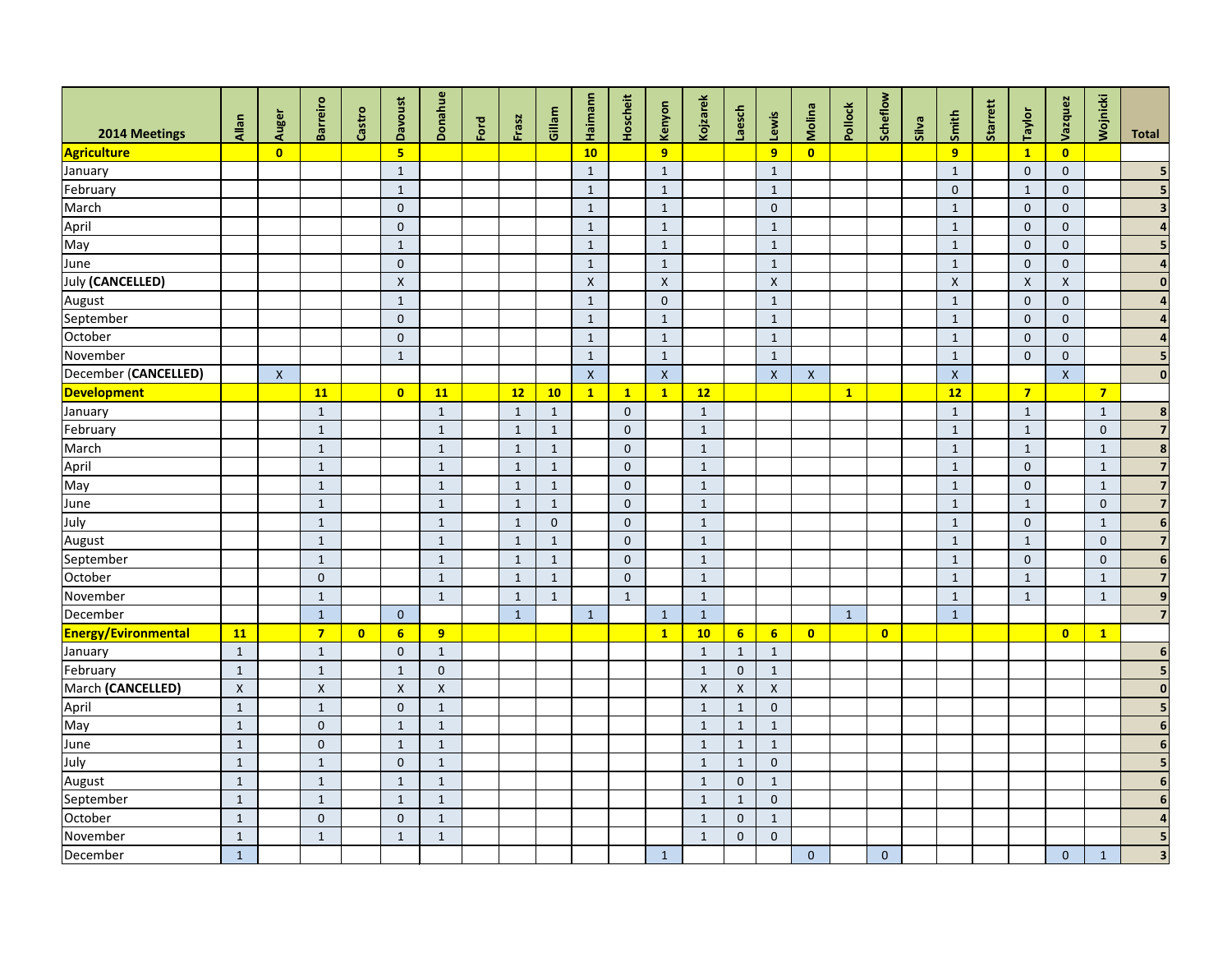| 2014 Meetings         | Allan        | Auger          | <b>Barreiro</b>    | Castro                  | <b>Davoust</b> | Donahue                 | Ford           | Frasz          | Gillam       | Haimann | Hoscheit           | Kenyon       | <b>Kojzarek</b> | Laesch                  | Lewis | Molina       | Pollock      | Scheflow     | Silva          | Smith                   | Starrett                  | Taylor         | Vazquez        | Wojnicki     | <b>Total</b>            |
|-----------------------|--------------|----------------|--------------------|-------------------------|----------------|-------------------------|----------------|----------------|--------------|---------|--------------------|--------------|-----------------|-------------------------|-------|--------------|--------------|--------------|----------------|-------------------------|---------------------------|----------------|----------------|--------------|-------------------------|
| Executive             | 12           | <b>11</b>      | 11                 | $\overline{7}$          |                | $\overline{\mathbf{0}}$ | <b>11</b>      | 10             |              |         | <b>11</b>          |              | 11              | $\overline{\mathbf{3}}$ |       |              | 12           |              | 10             | 12                      |                           | 5 <sub>1</sub> |                | 12           |                         |
| January               | $\mathbf{1}$ | $\mathbf{1}$   |                    | $\mathbf{1}$            |                | $\mathbf{0}$            | $\mathbf{1}$   | $\overline{0}$ |              |         | $\mathbf{1}$       |              | $\mathbf{1}$    | $\mathbf{1}$            |       |              | $\mathbf{1}$ |              | $\overline{0}$ | $\mathbf{1}$            |                           | $\mathbf{1}$   |                | $\mathbf{1}$ | 11                      |
| February              | $\mathbf{1}$ | $\mathbf{1}$   | $\mathbf{1}$       | $\mathbf{1}$            |                |                         | $\mathbf{1}$   | $\mathbf{1}$   |              |         | $\mathbf{1}$       |              | $\mathbf{1}$    | $\overline{0}$          |       |              | $\mathbf{1}$ |              | $\mathbf{1}$   | $\mathbf{1}$            |                           | $\mathbf{1}$   |                | $\mathbf{1}$ | 13                      |
| March                 | $\mathbf{1}$ | $\mathbf{1}$   | $\mathbf{1}$       | $\mathbf{1}$            |                |                         | $\mathbf{1}$   | $\mathbf 1$    |              |         | $\mathbf{1}$       |              | $\mathbf{1}$    | $\mathbf{1}$            |       |              | $\mathbf{1}$ |              | $\mathbf{1}$   | $\mathbf{1}$            |                           | $\mathbf{1}$   |                | $\mathbf{1}$ | 14                      |
| April                 | $\mathbf{1}$ | $\mathbf{1}$   | $\mathbf{1}$       | $\mathbf{0}$            |                |                         | $\mathbf{1}$   | $\mathbf{1}$   |              |         | $\mathbf{1}$       |              | $\mathbf{1}$    | $\mathbf 0$             |       |              | $\mathbf{1}$ |              | $\mathbf{1}$   | $\mathbf{1}$            |                           | $\mathbf{1}$   |                | $\mathbf{1}$ | 12                      |
| May                   | $\mathbf{1}$ | $\mathbf{1}$   | $\mathbf{1}$       | $\mathbf{1}$            |                |                         | $\mathbf{1}$   | $\mathbf{1}$   |              |         | $\mathbf{1}$       |              | $\mathbf{1}$    | $\mathbf{1}$            |       |              | $\mathbf{1}$ |              | $\mathbf{1}$   | $\mathbf{1}$            |                           | $\mathbf{1}$   |                | $\mathbf{1}$ | 14                      |
| June                  | $\mathbf{1}$ | $\mathbf{1}$   | $\mathbf{1}$       | $\mathbf{1}$            |                |                         | $\mathbf{1}$   | $\mathbf{1}$   |              |         | $\mathbf{1}$       |              | $\mathbf{0}$    | $\mathbf{0}$            |       |              | $\mathbf{1}$ |              | $\mathbf{1}$   | $\mathbf{1}$            |                           | $\mathbf{0}$   |                | $\mathbf{1}$ | 11                      |
| July                  | $\mathbf{1}$ | $\overline{0}$ | $\mathbf{1}$       | $\mathbf{1}$            |                |                         | $\mathbf{1}$   | $\mathbf{1}$   |              |         | $\mathbf{1}$       |              | $\mathbf{1}$    | $\mathbf{0}$            |       |              | $\mathbf{1}$ |              | $\mathbf{1}$   | $\mathbf{1}$            |                           | $\overline{0}$ |                | $\mathbf{1}$ | 11                      |
| August                | $\mathbf{1}$ | $\mathbf{1}$   | $\mathbf{1}$       | $\mathbf{0}$            |                |                         | $\mathbf{1}$   | $\mathbf{1}$   |              |         | $\mathbf{1}$       |              | $\mathbf{1}$    | $\mathbf{0}$            |       |              | $\mathbf{1}$ |              | $\mathbf{1}$   | $\mathbf{1}$            |                           | $\overline{0}$ |                | $\mathbf{1}$ | 11                      |
| September             | $\mathbf{1}$ | $\mathbf{1}$   | $\mathbf{1}$       | $\overline{0}$          |                |                         | $\mathbf{1}$   | $\mathbf{1}$   |              |         | $\mathbf{1}$       |              | $\mathbf{1}$    | $\mathbf{0}$            |       |              | $\mathbf{1}$ |              | $\mathbf{1}$   | $\mathbf{1}$            |                           | $\overline{0}$ |                | $\mathbf{1}$ | 11                      |
| October               | $\mathbf{1}$ | $\mathbf{1}$   | $\mathbf{1}$       | $\mathbf{0}$            |                |                         | $\overline{0}$ | $\overline{0}$ |              |         | $\mathbf{0}$       |              | $\mathbf{1}$    | $\mathbf{0}$            |       |              | $\mathbf{1}$ |              | $\mathbf{1}$   | $\mathbf{1}$            |                           | $\overline{0}$ |                | $\mathbf{1}$ | $\boldsymbol{8}$        |
| November              | $\mathbf{1}$ | $\mathbf{1}$   | $\mathbf{1}$       | $\mathbf{1}$            |                |                         | $\mathbf{1}$   | $\mathbf{1}$   |              |         | $\mathbf{1}$       |              | $\mathbf{1}$    | $\mathbf{0}$            |       |              | $\mathbf{1}$ |              | $\mathbf{1}$   | $\mathbf{1}$            |                           | $\mathbf{0}$   |                | $\mathbf{1}$ | 12                      |
| December              | $\mathbf{1}$ | $\mathbf{1}$   | $\mathbf{1}$       | $\overline{0}$          |                |                         | $\mathbf{1}$   | $\mathbf{1}$   |              |         | $\mathbf{1}$       |              | $\mathbf{1}$    |                         |       |              | $\mathbf{1}$ |              | $\overline{0}$ | $\mathbf{1}$            |                           |                |                | $\mathbf{1}$ | 10                      |
| <b>Finance/Budget</b> | $\bullet$    |                | <b>11</b>          | $\overline{\mathbf{8}}$ |                |                         |                | <b>11</b>      | <b>11</b>    |         | 10                 |              |                 |                         |       |              |              | 10           |                | $\overline{\mathbf{0}}$ | 9                         |                |                |              |                         |
| January               |              |                | $\mathbf{1}$       | $\mathbf{0}$            |                |                         |                | $\mathbf{1}$   | $\mathbf{1}$ |         | $\mathbf{1}$       |              |                 |                         |       |              |              | $\mathbf{1}$ |                |                         | $\mathbf{1}$              |                |                |              | 6                       |
| February              |              |                | $\mathbf{1}$       | $\mathbf{1}$            |                |                         |                | $\mathbf{1}$   | $\mathbf{1}$ |         | $\mathbf{1}$       |              |                 |                         |       |              |              | $\mathbf{1}$ |                |                         | $\mathbf{1}$              |                |                |              |                         |
| March                 |              |                | $\mathbf{1}$       | $\overline{0}$          |                |                         |                | 1              | $\mathbf{1}$ |         | $\mathbf{1}$       |              |                 |                         |       |              |              | $\mathbf{1}$ |                |                         | 1                         |                |                |              |                         |
| April                 |              |                | $\mathbf{1}$       | $\mathbf{1}$            |                |                         |                | $\mathbf{1}$   | $\mathbf{1}$ |         | $\mathbf{1}$       |              |                 |                         |       |              |              | $\mathbf 0$  |                |                         | $\pmb{0}$                 |                |                |              |                         |
| May                   |              |                | $\mathbf{1}$       | $\mathbf{1}$            |                |                         |                | $\mathbf{1}$   | $\mathbf{1}$ |         | $\mathbf{1}$       |              |                 |                         |       |              |              | $\mathbf{1}$ |                |                         | $\mathbf{1}$              |                |                |              |                         |
| June                  |              |                | $\mathbf{1}$       | $\mathbf{1}$            |                |                         |                | $\mathbf{1}$   | $\mathbf{1}$ |         | $\mathbf{1}$       |              |                 |                         |       |              |              | $\mathbf{1}$ |                |                         | $\mathbf{1}$              |                |                |              |                         |
| July                  |              |                | $\mathbf{1}$       | $\mathbf{1}$            |                |                         |                | $\mathbf{1}$   | $\mathbf{1}$ |         | $\mathbf{1}$       |              |                 |                         |       |              |              | $\mathbf{1}$ |                |                         | $\mathbf{1}$              |                |                |              |                         |
| August                |              |                | $\mathbf{1}$       | $\mathbf{1}$            |                |                         |                | $\mathbf{1}$   | $\mathbf{1}$ |         | $\mathbf{1}$       |              |                 |                         |       |              |              | $\mathbf{1}$ |                |                         | $\mathbf{1}$              |                |                |              |                         |
| September             |              |                | $\mathbf{1}$       | $\mathbf{1}$            |                |                         |                | $\mathbf{1}$   | $\mathbf{1}$ |         | $\mathbf{1}$       |              |                 |                         |       |              |              | $\mathbf{1}$ |                |                         | $\mathbf 0$               |                |                |              |                         |
| October               |              |                | $\mathbf{1}$       | $\mathbf{1}$            |                |                         |                | $\mathbf{1}$   | $\mathbf{1}$ |         | $\mathbf{0}$       |              |                 |                         |       |              |              | $\mathbf{1}$ |                |                         | $\mathbf{1}$              |                |                |              | 6                       |
| November              |              |                | $\mathbf{1}$       | $\mathbf{0}$            |                |                         |                | $\mathbf{1}$   | $\mathbf{1}$ |         | $\mathbf{1}$       |              |                 |                         |       |              |              | $\mathbf{1}$ |                |                         | $\mathbf{1}$              |                |                |              | 6                       |
| December (CANCELLED)  | $\mathsf X$  |                | $\pmb{\mathsf{X}}$ | $\pmb{\mathsf{X}}$      |                |                         |                | $\mathsf X$    |              |         | $\pmb{\mathsf{X}}$ |              |                 |                         |       |              |              |              |                | $\mathsf X$             | $\boldsymbol{\mathsf{X}}$ |                |                |              | $\mathbf 0$             |
| <b>Human Services</b> |              |                |                    | <b>11</b>               | 11             |                         |                |                |              |         |                    | 10           |                 |                         |       | $\mathbf{1}$ |              |              |                | 10                      |                           | 6 <sup>1</sup> | $\overline{4}$ |              |                         |
| January               |              |                |                    | $\mathbf{1}$            | $\mathbf{1}$   |                         |                |                |              |         |                    | $\mathbf{1}$ |                 |                         |       | $\mathbf{0}$ |              |              |                | $\mathbf{1}$            |                           | $\mathbf{1}$   | $\mathbf{1}$   |              | $6\phantom{1}6$         |
| February              |              |                |                    | $\mathbf{1}$            | $\mathbf{1}$   |                         |                |                |              |         |                    | $\mathbf{1}$ |                 |                         |       | $\mathbf{0}$ |              |              |                | $\mathbf{0}$            |                           | $\mathbf{1}$   | $\mathbf{1}$   |              | 5                       |
| March                 |              |                |                    | $\mathbf{1}$            | $\mathbf{1}$   |                         |                |                |              |         |                    | $\mathbf 0$  |                 |                         |       | $\bf 0$      |              |              |                | $\mathbf{1}$            |                           | $\mathbf{0}$   | $\mathbf{0}$   |              | 3                       |
| April                 |              |                |                    | $\mathbf{1}$            | $\mathbf{1}$   |                         |                |                |              |         |                    | $\mathbf{1}$ |                 |                         |       | $\mathbf 0$  |              |              |                | $\mathbf{1}$            |                           | $\mathbf{1}$   | $\mathbf 0$    |              | 5                       |
| May                   |              |                |                    | $\mathbf{1}$            | $\mathbf{1}$   |                         |                |                |              |         |                    | $\mathbf{1}$ |                 |                         |       | $\pmb{0}$    |              |              |                | $\mathbf{1}$            |                           | $\mathbf{1}$   | $\mathbf{0}$   |              | 5                       |
| June                  |              |                |                    | $\mathbf{1}$            | $\mathbf{1}$   |                         |                |                |              |         |                    | $\mathbf{1}$ |                 |                         |       | $\bf 0$      |              |              |                | $\mathbf{1}$            |                           | $\overline{0}$ | $\mathbf{0}$   |              |                         |
| July                  |              |                |                    | $\mathbf{1}$            | $\mathbf{1}$   |                         |                |                |              |         |                    | $\mathbf{1}$ |                 |                         |       | $\mathbf{0}$ |              |              |                | $\mathbf{1}$            |                           | $\overline{0}$ | $\mathbf{0}$   |              | $\boldsymbol{4}$        |
| August                |              |                |                    | $\mathbf{1}$            | $\mathbf{1}$   |                         |                |                |              |         |                    | $\mathbf{1}$ |                 |                         |       | $\mathbf{0}$ |              |              |                | $\mathbf{1}$            |                           | $\mathbf{0}$   | $\mathbf{1}$   |              |                         |
| September             |              |                |                    | $\mathbf{1}$            | $\mathbf{1}$   |                         |                |                |              |         |                    | $\mathbf{1}$ |                 |                         |       | $\mathbf 0$  |              |              |                | $\mathbf{1}$            |                           | $\overline{0}$ | $\mathbf{0}$   |              | $\Delta$                |
| October               |              |                |                    | $\mathbf{1}$            | $\overline{0}$ |                         |                |                |              |         |                    | $\mathbf{1}$ |                 |                         |       | $\mathbf{1}$ |              |              |                | $\mathbf{1}$            |                           | $\mathbf{1}$   | $\mathbf{1}$   |              | $6 \overline{6}$        |
| November              |              |                |                    | $\mathbf{1}$            | $\mathbf{1}$   |                         |                |                |              |         |                    | $\mathbf{1}$ |                 |                         |       | $\bf 0$      |              |              |                | $\mathbf{1}$            |                           | $\mathbf{1}$   | $\mathbf 0$    |              | 5                       |
| December              |              |                | $\mathbf{1}$       | $\mathbf{0}$            | $\mathbf{1}$   |                         | $\overline{0}$ |                |              |         |                    |              |                 |                         |       |              |              | $\mathbf{1}$ |                |                         |                           |                |                |              | $\overline{\mathbf{3}}$ |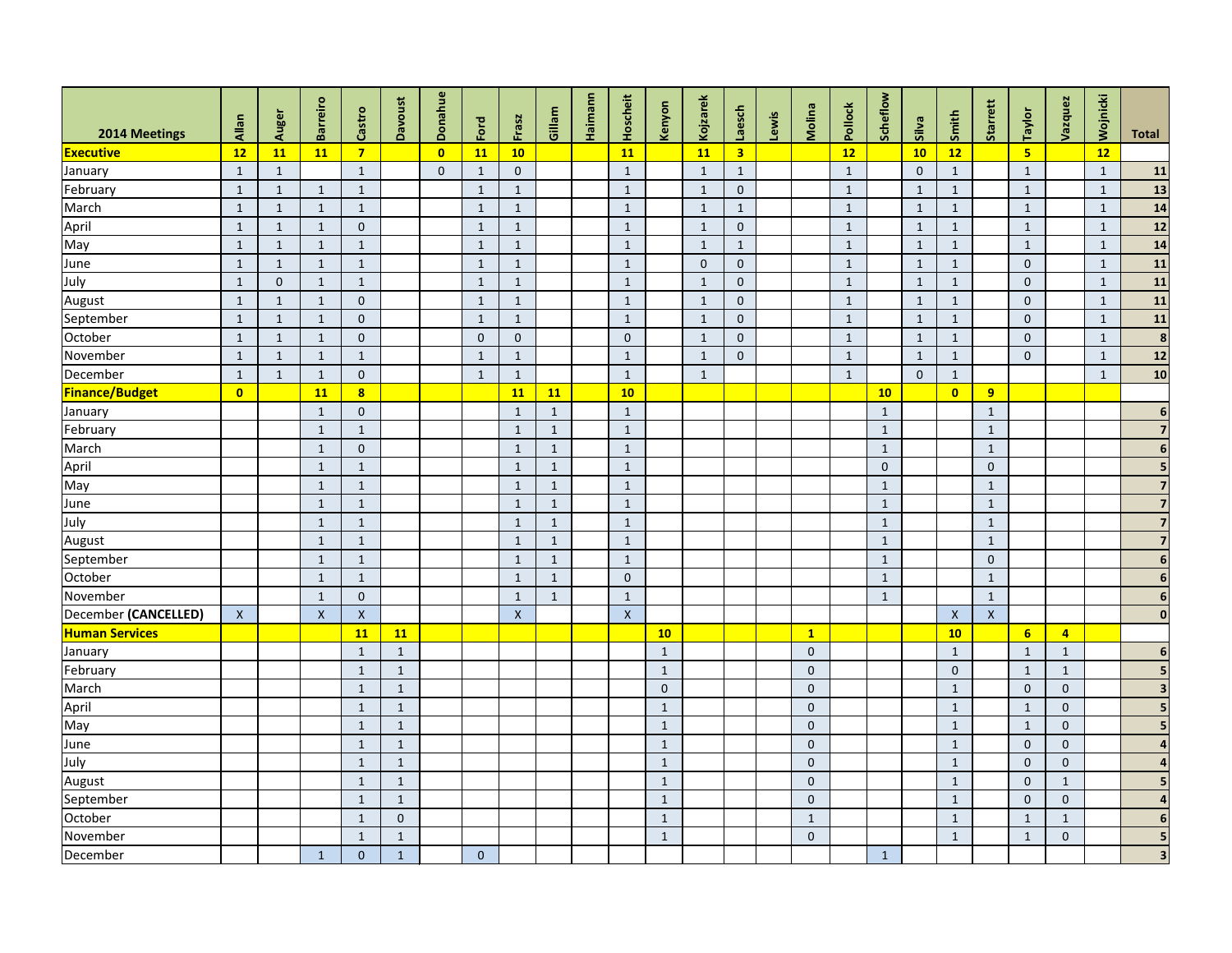| 2014 Meetings          | Allan | Auger                     | <b>Barreiro</b>         | Castro       | <b>Davoust</b> | Donahue | Ford                    | Frasz | Gillam         | Haimann            | Hoscheit | Kenyon | Kojzarek                | Laesch                    | Lewis              | Molina                    | Pollock                 | Scheflow                | <b>Silva</b> | Smith | Starrett                  | Taylor             | Vazquez                 | Wojnicki     | <b>Total</b>    |
|------------------------|-------|---------------------------|-------------------------|--------------|----------------|---------|-------------------------|-------|----------------|--------------------|----------|--------|-------------------------|---------------------------|--------------------|---------------------------|-------------------------|-------------------------|--------------|-------|---------------------------|--------------------|-------------------------|--------------|-----------------|
| Jobs                   |       |                           | $\overline{\mathbf{0}}$ |              |                |         | $\overline{\mathbf{8}}$ |       | $\overline{7}$ |                    |          |        | $\overline{\mathbf{0}}$ | $\mathbf{1}$              | 5 <sub>1</sub>     | $\overline{\mathbf{0}}$   | $\overline{\mathbf{8}}$ |                         |              |       | $6\overline{6}$           | 6 <sup>1</sup>     | $\overline{\mathbf{0}}$ |              |                 |
| January                |       |                           |                         |              |                |         | $\mathbf{1}$            |       | $\mathbf{1}$   |                    |          |        |                         | $\mathbf{0}$              | $\mathbf{1}$       |                           | $\mathbf{1}$            |                         |              |       | $\mathbf{1}$              | $\mathbf{1}$       |                         |              |                 |
| February               |       |                           |                         |              |                |         | $\mathbf{1}$            |       | $\mathbf{1}$   |                    |          |        |                         | $\mathbf{1}$              | $\mathbf{1}$       |                           | $\mathbf{1}$            |                         |              |       | $\mathbf{1}$              | $\mathbf{1}$       |                         |              |                 |
| March (CANCELLED)      |       |                           |                         |              |                |         | $\pmb{\times}$          |       | $\mathsf{X}$   |                    |          |        |                         | $\boldsymbol{\mathsf{X}}$ | $\mathsf{X}$       |                           | $\pmb{\times}$          |                         |              |       | $\boldsymbol{\mathsf{X}}$ | X                  |                         |              |                 |
| April                  |       |                           |                         |              |                |         | $\mathbf{1}$            |       | $\mathbf{1}$   |                    |          |        |                         | $\mathbf{0}$              | $\overline{0}$     |                           | $\mathbf{1}$            |                         |              |       | $\mathbf{1}$              | $1\,$              |                         |              |                 |
| May                    |       |                           |                         |              |                |         | $\mathbf{1}$            |       | $\mathbf{1}$   |                    |          |        |                         | $\overline{0}$            | $\overline{0}$     |                           | $\mathbf{1}$            |                         |              |       | $\mathbf{1}$              | $\mathbf{1}$       |                         |              |                 |
| June                   |       |                           |                         |              |                |         | $\mathbf{1}$            |       | $\mathbf{1}$   |                    |          |        |                         | $\mathbf 0$               | $\mathbf{1}$       |                           | $\mathbf{1}$            |                         |              |       | $\overline{0}$            | $\overline{0}$     |                         |              |                 |
| July                   |       |                           |                         |              |                |         | $\mathbf{1}$            |       | $\mathbf{1}$   |                    |          |        |                         | $\mathbf{0}$              | $\mathbf{0}$       |                           | $\mathbf{1}$            |                         |              |       | $\mathbf 0$               | $\mathbf{1}$       |                         |              |                 |
| August                 |       |                           |                         |              |                |         | $\mathbf{1}$            |       | $\overline{0}$ |                    |          |        |                         | $\mathbf{0}$              | $\mathbf{1}$       |                           | $\mathbf{1}$            |                         |              |       | $\mathbf{1}$              | $\overline{0}$     |                         |              |                 |
| September (CANCELLED)  |       |                           |                         |              |                |         | $\mathsf X$             |       | $\mathsf{X}$   |                    |          |        |                         | $\boldsymbol{\mathsf{X}}$ | $\pmb{\mathsf{X}}$ |                           | $\pmb{\mathsf{X}}$      |                         |              |       | $\boldsymbol{\mathsf{X}}$ | $\pmb{\mathsf{X}}$ |                         |              |                 |
| October (CANCELLED)    |       |                           |                         |              |                |         | $\pmb{\times}$          |       | $\mathsf{X}$   |                    |          |        |                         | $\mathsf{X}$              | $\pmb{\mathsf{X}}$ |                           | $\pmb{\mathsf{X}}$      |                         |              |       | $\boldsymbol{\mathsf{X}}$ | $\pmb{\mathsf{X}}$ |                         |              |                 |
| November               |       |                           |                         |              |                |         | $\mathbf{1}$            |       | $\mathbf{1}$   |                    |          |        |                         | $\mathbf{0}$              | $\mathbf{1}$       |                           | $\mathbf{1}$            |                         |              |       | $\mathbf{1}$              | $\mathbf{1}$       |                         |              | 6               |
| December (CANCELLED)   |       |                           | $\boldsymbol{X}$        |              |                |         | $\pmb{\mathsf{X}}$      |       | $\pmb{\times}$ |                    |          |        |                         |                           |                    | $\mathsf{X}$              | $\pmb{\mathsf{X}}$      |                         |              |       |                           |                    | $\mathsf{X}$            |              | $\mathbf 0$     |
| Judicial/Public Safety |       | 9                         | 11                      | $\mathbf{1}$ | $\mathbf{1}$   |         | $\overline{7}$          |       | <b>11</b>      |                    |          |        | $\mathbf{1}$            |                           |                    |                           | 10                      | 11                      | $\mathbf{1}$ |       |                           |                    |                         | 11           |                 |
| January                |       | $\mathbf{1}$              | $\mathbf{1}$            |              |                |         | $\overline{0}$          |       | $\mathbf{1}$   |                    |          |        |                         |                           |                    |                           | $\mathbf{1}$            | $\mathbf{1}$            |              |       |                           |                    |                         | $\mathbf{1}$ | 6               |
| February               |       | $\mathbf{1}$              | $\mathbf{1}$            |              |                |         | $\mathbf{1}$            |       | $\mathbf{1}$   |                    |          |        |                         |                           |                    |                           | $\mathbf{1}$            | $\mathbf{1}$            |              |       |                           |                    |                         | $\mathbf{1}$ | 7               |
| March                  |       | $\mathbf{1}$              | -1                      |              |                |         | $\mathbf{0}$            |       | $\mathbf{1}$   |                    |          |        |                         |                           |                    |                           | 1                       | $\mathbf{1}$            |              |       |                           |                    |                         | $\mathbf{1}$ | 6               |
| April                  |       | $\mathbf{1}$              | 1                       |              |                |         | $\mathbf{1}$            |       | $\mathbf{1}$   |                    |          |        |                         |                           |                    |                           | $\mathbf{1}$            | $\mathbf{1}$            |              |       |                           |                    |                         | $\mathbf{1}$ | $\overline{7}$  |
| May                    |       | $\mathbf{1}$              |                         |              |                |         | $\mathbf{1}$            |       | $\mathbf{1}$   |                    |          |        |                         |                           |                    |                           | $\mathbf{1}$            | $\mathbf{1}$            |              |       |                           |                    |                         | $\mathbf{1}$ | $\overline{7}$  |
| June                   |       | $\mathbf{1}$              | $\mathbf 0$             |              |                |         | $\mathbf{1}$            |       | $\mathbf{1}$   |                    |          |        |                         |                           |                    |                           | $\mathbf{1}$            | $\mathbf{1}$            |              |       |                           |                    |                         | $\mathbf{1}$ | 6               |
| July                   |       | $\overline{0}$            | $\mathbf{1}$            |              |                |         | $\overline{0}$          |       | $\mathbf{1}$   |                    |          |        |                         |                           |                    |                           | $\mathbf 0$             | $\mathbf{1}$            |              |       |                           |                    |                         | $\mathbf{1}$ |                 |
| <b>August</b>          |       | $\mathbf{0}$              | $\mathbf{1}$            |              |                |         | $\mathbf{1}$            |       | $\mathbf{1}$   |                    |          |        |                         |                           |                    |                           | $\mathbf{1}$            | $\mathbf{1}$            |              |       |                           |                    |                         | $\mathbf{1}$ | $6\phantom{1}6$ |
| September              |       | $\mathbf{1}$              | 1                       |              |                |         | $\mathbf{1}$            |       | $\mathbf{1}$   |                    |          |        |                         |                           |                    |                           | $\mathbf 0$             | $\mathbf{1}$            |              |       |                           |                    |                         | $\mathbf{1}$ | $6\phantom{1}6$ |
| October                |       | $\mathbf{1}$              | $\mathbf{1}$            |              |                |         | $\mathbf{1}$            |       | $\mathbf{1}$   |                    |          |        |                         |                           |                    |                           | $\mathbf{1}$            | $\mathbf{1}$            |              |       |                           |                    |                         | $\mathbf{1}$ | 7               |
| November               |       | $\mathbf{1}$              | $\mathbf 1$             |              |                |         | $\overline{0}$          |       | $\mathbf{1}$   |                    |          |        |                         |                           |                    |                           | $\mathbf{1}$            | $\mathbf{1}$            |              |       |                           |                    |                         | $\mathbf{1}$ | 6               |
| December               |       |                           | $\mathbf{1}$            | $\sqrt{1}$   | $\mathbf{1}$   |         |                         |       |                |                    |          |        | $\mathbf 1$             |                           |                    |                           | $\mathbf{1}$            |                         | $\mathbf{1}$ |       |                           |                    |                         |              |                 |
| <b>Legislative</b>     |       | 5 <sub>5</sub>            |                         |              |                |         |                         |       |                | 5 <sub>5</sub>     |          |        |                         | $\overline{4}$            | $\bullet$          | $\overline{\mathbf{0}}$   | 5 <sub>1</sub>          | $\overline{\mathbf{0}}$ |              |       | $\overline{\mathbf{0}}$   | 3 <sup>7</sup>     | $\overline{\mathbf{0}}$ |              |                 |
| January                |       | $\mathbf{1}$              |                         |              |                |         |                         |       |                | $\mathbf{1}$       |          |        |                         | $\mathbf{1}$              | $\overline{0}$     |                           | $\mathbf{1}$            |                         |              |       |                           | $\mathbf{1}$       | $\overline{0}$          |              |                 |
| February               |       | $\mathbf{1}$              |                         |              |                |         |                         |       |                | $\mathbf{1}$       |          |        |                         | $\mathbf{0}$              | $\overline{0}$     |                           | $\mathbf{1}$            |                         |              |       |                           | $\overline{0}$     | $\mathbf{0}$            |              |                 |
| March                  |       | $\mathbf{1}$              |                         |              |                |         |                         |       |                | $\mathbf{1}$       |          |        |                         | $\mathbf{1}$              | $\mathbf{0}$       |                           | $\mathbf{1}$            |                         |              |       |                           | $\mathbf{0}$       | $\mathbf{0}$            |              |                 |
| April                  |       | $\mathbf{1}$              |                         |              |                |         |                         |       |                | $\mathbf{1}$       |          |        |                         | $\mathbf{1}$              | $\overline{0}$     |                           | $\mathbf{1}$            |                         |              |       |                           | $\mathbf{1}$       | $\mathbf{0}$            |              |                 |
| May                    |       | $\mathbf{1}$              |                         |              |                |         |                         |       |                | $\mathbf{1}$       |          |        |                         | $\mathbf{1}$              | $\overline{0}$     |                           | $\mathbf{1}$            |                         |              |       |                           | $\mathbf{1}$       | $\mathbf 0$             |              |                 |
| June (CANCELLED)       |       | $\mathsf{X}$              |                         |              |                |         |                         |       |                | $\mathsf{X}$       |          |        |                         | $\pmb{\times}$            | $\mathsf{X}$       |                           | $\pmb{\mathsf{X}}$      |                         |              |       |                           | X                  | $\mathsf{X}$            |              | $\mathbf 0$     |
| July (CANCELLED)       |       | $\boldsymbol{\mathsf{X}}$ |                         |              |                |         |                         |       |                | $\pmb{\times}$     |          |        |                         | $\pmb{\times}$            | $\mathsf X$        |                           | $\pmb{\mathsf{X}}$      |                         |              |       |                           | $\pmb{\times}$     | $\pmb{\mathsf{X}}$      |              | $\mathbf{0}$    |
| August (CANCELLED)     |       | $\boldsymbol{X}$          |                         |              |                |         |                         |       |                | $\boldsymbol{X}$   |          |        |                         | $\pmb{\times}$            | $\mathsf{X}$       |                           | $\pmb{\mathsf{X}}$      |                         |              |       |                           | $\pmb{\times}$     | $\pmb{\mathsf{X}}$      |              | $\mathbf{0}$    |
| September (CANCELLED)  |       | $\boldsymbol{\mathsf{X}}$ |                         |              |                |         |                         |       |                | $\mathsf X$        |          |        |                         | $\mathsf X$               | $\mathsf X$        |                           | $\mathsf X$             |                         |              |       |                           | $\mathsf X$        | $\pmb{\mathsf{X}}$      |              | $\bf{0}$        |
| October (CANCELLED)    |       | $\mathsf X$               |                         |              |                |         |                         |       |                | $\pmb{\mathsf{X}}$ |          |        |                         | $\mathsf{X}$              | $\mathsf X$        |                           | $\mathsf X$             |                         |              |       |                           | X                  | $\mathsf{X}$            |              | $\mathbf 0$     |
| November (CANCELLED)   |       | $\boldsymbol{\mathsf{X}}$ |                         |              |                |         |                         |       |                | $\mathsf{X}$       |          |        |                         | $\boldsymbol{\mathsf{X}}$ | $\mathsf X$        |                           | $\pmb{\mathsf{X}}$      |                         |              |       |                           | $\pmb{\times}$     | $\mathsf X$             |              | $\mathbf{0}$    |
| December (CANCELLED)   |       |                           |                         |              |                |         |                         |       |                | $\mathsf X$        |          |        |                         |                           |                    | $\boldsymbol{\mathsf{X}}$ | $\mathsf X$             | $\mathsf X$             |              |       | $\mathsf{X}$              |                    | $\mathsf X$             |              | 0               |